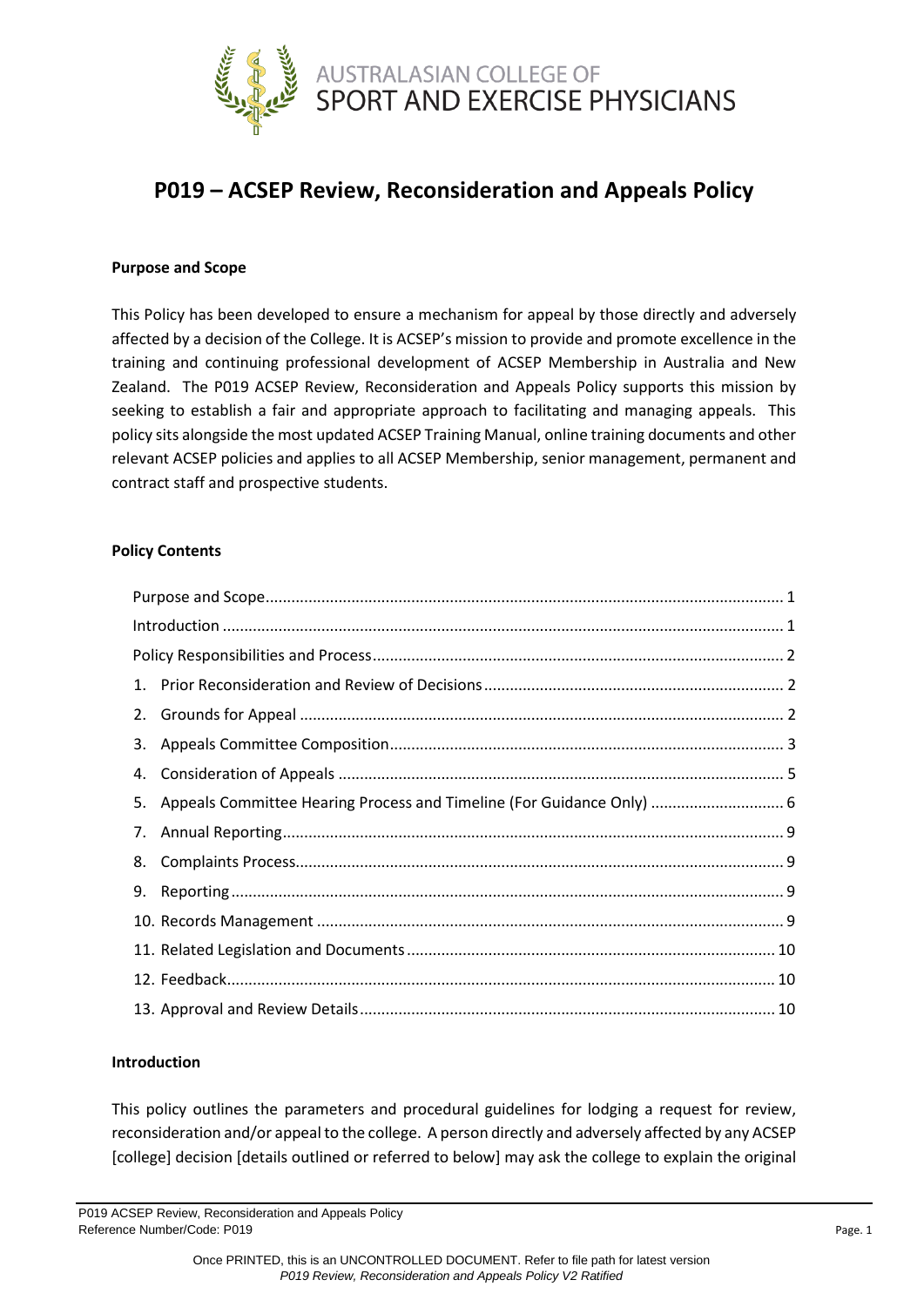

decision that is being appealed. This request must be in writing within three (3) months of receipt of notice of any decision. Such an application shall be accompanied by all relevant information or grounds upon which the person seeks to rely in respect of the review. The college, within four (4) weeks of receiving the request, will write to the appellant to explain the reasons for the original decision and any future course of action. If after feedback and detail around the decision the appellant disagrees and wishes to have the decision reviewed they have the scope to apply to the Chief Executive Officer [CEO], to have any such decision considered by the ACSEP Appeals Committee. It should be noted that there is a fee associated with formal lodgement of appeal beyond seeking initial college feedback. Details of fees and Appeals Policy procedures and parameters are outlined fully below.

## <span id="page-1-0"></span>**Policy Responsibilities and Process**

## <span id="page-1-1"></span>**1. Prior Reconsideration and Review of Decisions**

- 1.1. Before referring a matter to the Appeals Committee, the Chief Executive Officer may advise an applicant to seek a reconsideration and review of the original decision, in accordance with college processes amended and approved by the Board from time to time.
	- (a) Such reconsideration and review shall not, and does not, constitute an appeal under these rules.
- 1.2. An applicant may request copies of information on which the original decision was based (other than information supplied to the College on a confidential or privileged basis). The College will provide such information upon written request, subject to obligations of privacy and confidentiality which apply as per college policies and procedures.
- 1.3. A person directly adversely affected by a decision referred to below in (Section 2) **Grounds for Appeal**, may, within 3 months of receipt of notice of such decision, or within 3 months of notice of outcome of review of that decision (whichever is the later), apply to the Chief Executive Officer to have the decision considered by the Appeals Committee.
- 1.4.The Chief Executive Officer shall not convene the Appeals Committee until satisfied:
	- (a) that all avenues of re-consideration and review of the relevant decision have been exhausted
	- (b) that based on the material submitted, there are prima facie grounds for appeal.

## <span id="page-1-2"></span>**2. Grounds for Appeal**

2.1. Appeals may be considered by the Appeals Committee in the following circumstances:

P019 ACSEP Review, Reconsideration and Appeals Policy Reference Number/Code: P019 Page. 2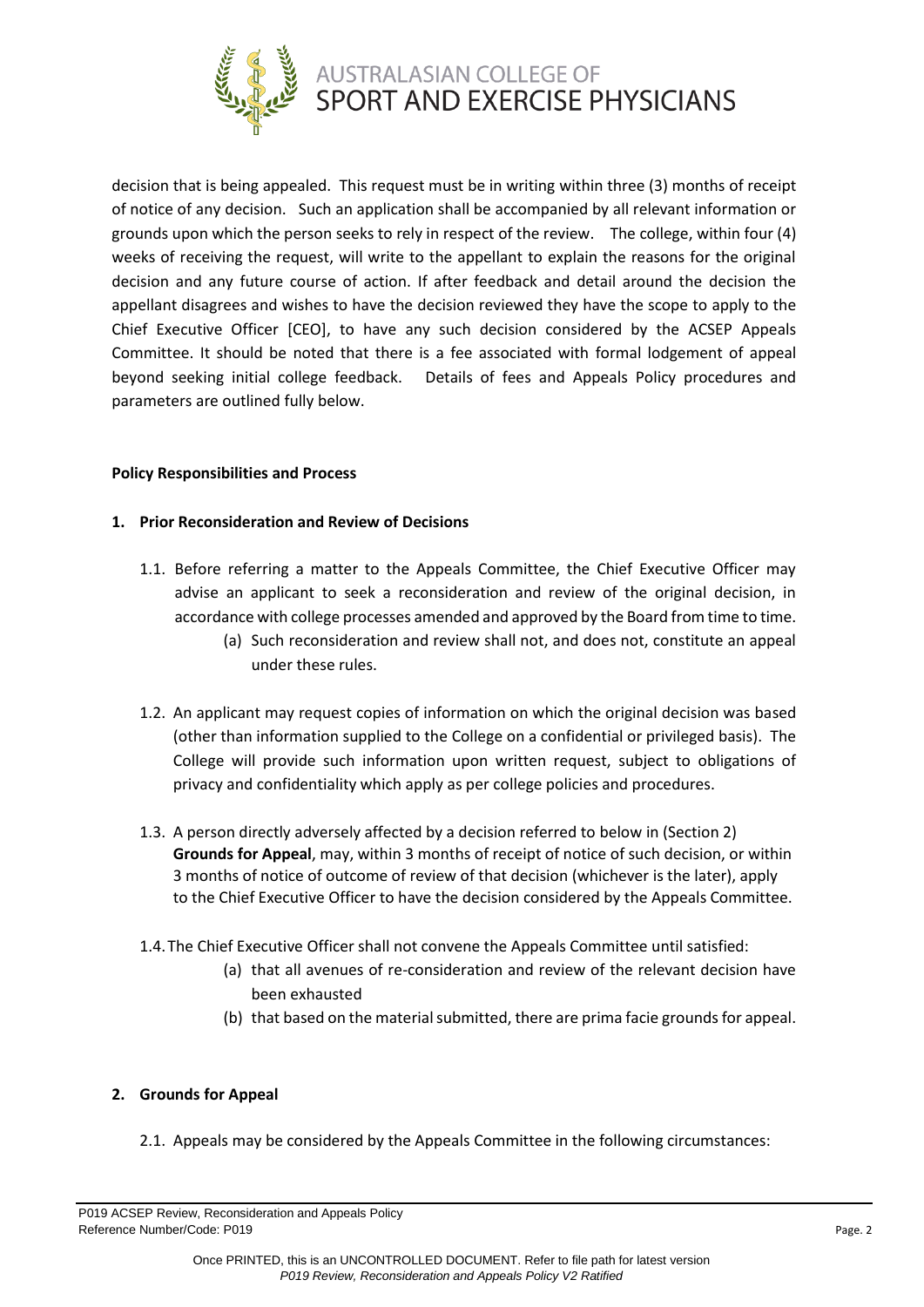

- (a) By a prospective Registrar/trainee for decisions regarding selection/nonselection,
- (b) By a Registrar/trainee for decisions relating to disciplinary action, dismissal and recognition of training
- (c) By an application for admission/non-admission to Fellowship
- (d) By an applicant for decisions in relation to assessment of International Medical Graduates
- (e) By an examination candidate for decisions arising from College examinations
- (f) By a Registrar for disciplinary decisions or actions in relation to Registrar training
- (g) By a Fellow for decisions in relation to Continuing Professional Development of Fellows
- (h) By a Fellow for disciplinary decisions or actions in relation to Fellows
- (i) By a Fellow for decisions in relation to the financial status of Fellows
- (j) Any such other decisions as the Board of the College nominate for this policy
- 2.2. An appeal may only be made on one or more of the following grounds:
	- (a) That an error in law or in due process occurred in the formulation of the original decision
	- (b) That relevant and significant information, whether available at the time of the original decision or which became available subsequently, was not considered or not properly considered in the making of the original decision.
	- (c) That the original decision was clearly inconsistent with the evidence and arguments put before the body making the original decision
	- (d) That irrelevant information was considered in the making of the original decision
	- (e) That the original decision was made for an improper purpose or conflict of interest

# <span id="page-2-0"></span>**3. Appeals Committee Composition**

3.1. An Appeals Committee made up of 5 persons will be convened by the Chief Executive Officer, comprising the following members (selected from):

P019 ACSEP Review, Reconsideration and Appeals Policy Reference Number/Code: P019 Page. 3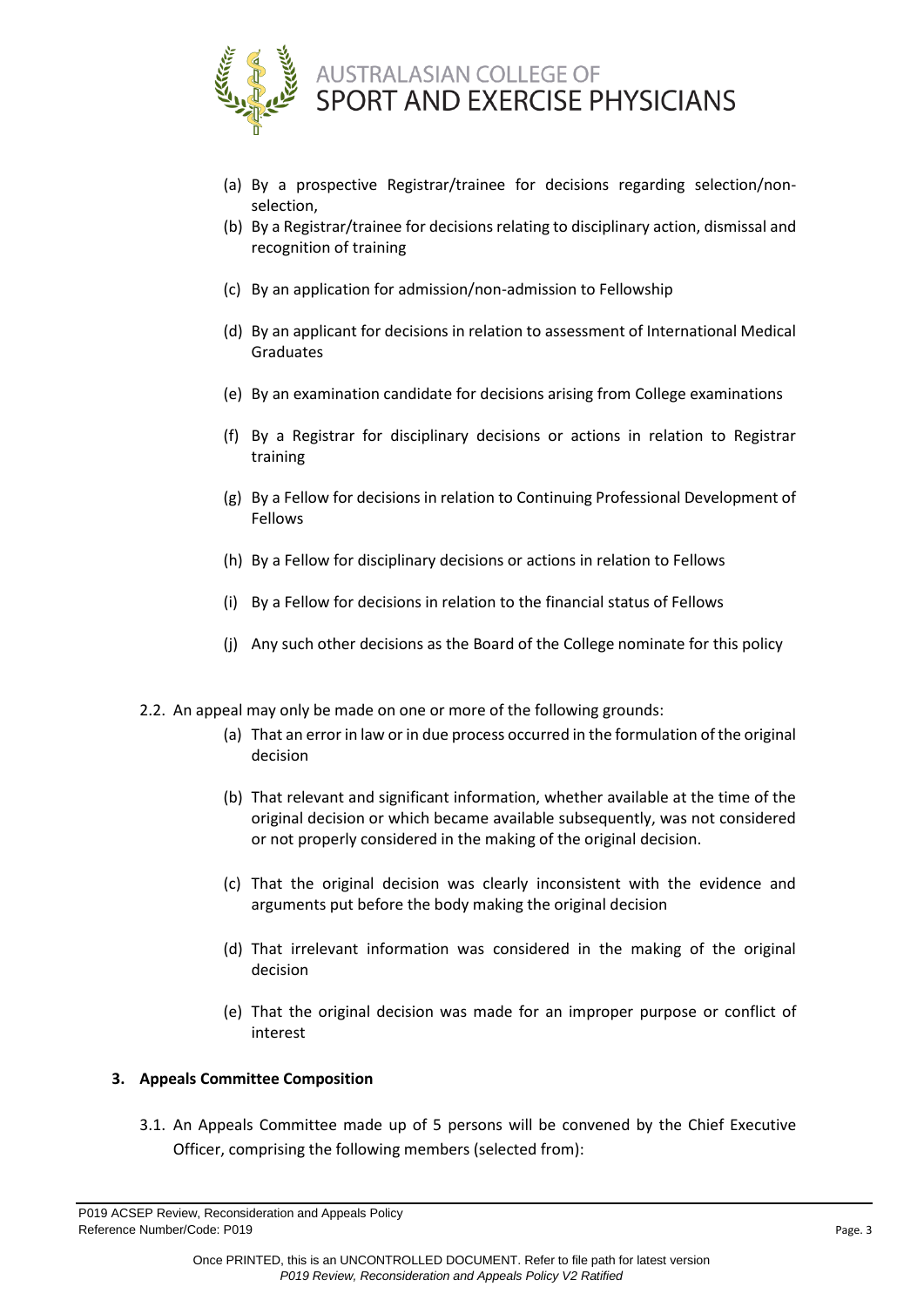

- (a) Chairman (one of the non-Fellow members of the Appeals Committee)
- (b) Chairman of the College or another Board member appointed by the Board
- (c) One Fellow of the College
- (d) Up to three other persons who are not Fellows, nominated by the CEO
- 3.2. The Appeals Committee members shall each have no apparent conflict of interest that will prevent their fair and objective consideration of the appeal.
- 3.3. The Appeals Committee will not comprise any individual who was a party to the decision of the College to which the appeal relates (or, in the case of an appeal in relation to the assessment of overseas trained doctors, any individual who was on the panel to assess the overseas trained doctor).
- 3.4. The Chief Executive Officer and the College Solicitor (or their respective delegates) shall be the Secretary and Legal Adviser respectively to the Appeals Committee but shall not form part of the Appeals Committee.
- 3.5. A quorum for meetings of the Appeals Committee will be the Chairman and three other members. All members of the Appeals Committee shall be entitled to vote on decisions. The Appeals Committee shall decide based on a majority vote. In the event of an equality of votes, the Chairman may exercise a casting vote.
- 3.6. Each Appeals Committee shall be constituted with most members as non-Fellows.
- 3.7. All members will not knowingly allow the participation in an appeal any member whose past or present activities or relationships could affect his/her ability to be impartial and objective in that appeal. Therefore, an Appeals Committee member must agree to act with objectivity and without conflict of interest when reviewing an appeal.
- 3.8. An Appeals Committee member confirms agreement to abide by this policy in a **Statement of Conflict of Interest, Confidentiality, and Disclosure** provided to the Chief Executive Officer prior to hearing an appeal. This Statement will identify situations involving conflict of interest and provide examples of situations that raise the appearance or potential of conflict of interest. The Statement will require that the Appeals Committee member affirm prior to participating in an appeal that he/she has no conflicts, predispositions, affiliations or relationships known to that committee member that could jeopardize, or appear to jeopardize, objectivity and indicate his/her agreement to follow this policy.
	- (a) If an Appeals committee member has such conflicts, predispositions, affiliations or relationships that he/she believes or, the Chief Executive Officer determines, constitute a Conflict of Interest, that committee member must withdraw from the appeal.

P019 ACSEP Review, Reconsideration and Appeals Policy Reference Number/Code: P019 Page. 4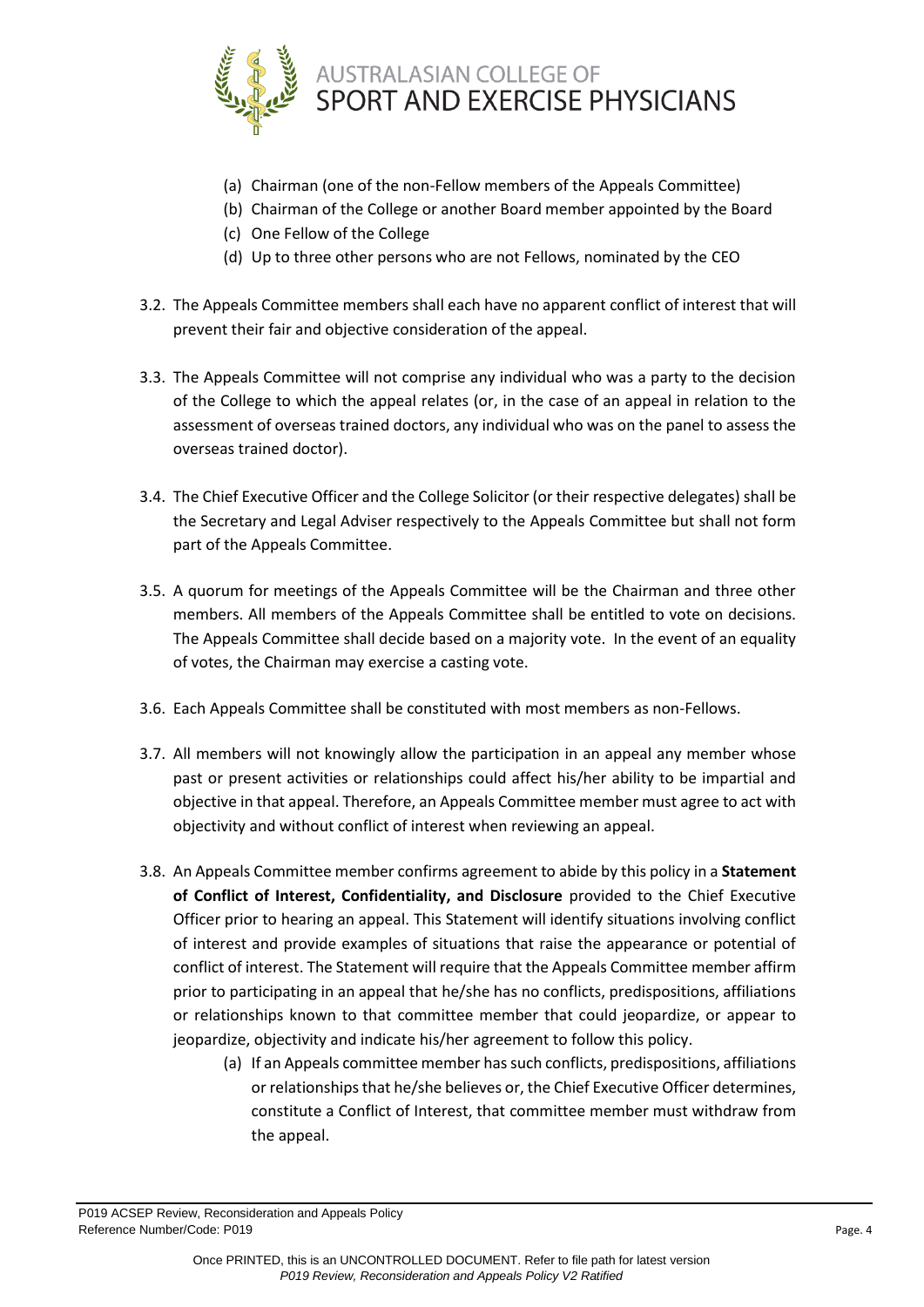

- 3.9. An Appeals Committee member agrees to keep confidential any information provided by the appellant under review and information gained because of participating in an appeal.
	- (a) Keeping information confidential requires that the Appeals Committee member not discuss or disclose institutional information except as needed to further the purpose of the Appeals Committee's decision-making processes.
	- (b) It also requires that the Appeals Committee member not make use of the information to benefit any person or organization.
	- (c) Maintenance of confidentiality survives any action and continues after the process has concluded.

# <span id="page-4-0"></span>**4. Consideration of Appeals**

- 4.1. In any appeal, the applicant will have the onus of proof to establish the grounds of the appeal.
- 4.2. The Appeals Committee must act according to the rules of natural justice and decide each appeal on its merits. The Appeals Committee is not bound by the rules of evidence and, subject to the rules of natural justice, may inform itself on any matter and in such manner as it thinks fit.
- 4.3. The Appeals Committee shall be entitled to consider all relevant information which it thinks fit and may invite any person to appear before it, or to provide information.
- 4.4. The Appeals Committee shall conduct its affairs with as little formality as possible and in accordance with the procedures set out in these rules, but otherwise, subject to these rules, shall have full power to regulate its conduct and operation.
- 4.5. Except where otherwise required by law, or otherwise determined by the Appeals Committee, a transcript of the hearing of the Appeals Committee and other information provided to the Appeals Committee shall be kept confidential (save that information may be released with the consent of the applicant, and a report of the Appeals Committee hearing may be issued by the Appeals Committee to the College Board and/or published by the College Board as the College Board thinks fit).
- 4.6. Minutes of hearings of the Appeals Committee shall be confined to a report of the decision made by the Appeals Committee and its recommendations, if any, to the College Board.
- 4.7. An applicant to the Appeals Committee shall have the right to appear and address the Appeals Committee in relation to his or her submissions. The applicant shall be entitled to

P019 ACSEP Review, Reconsideration and Appeals Policy Reference Number/Code: P019 Page. 5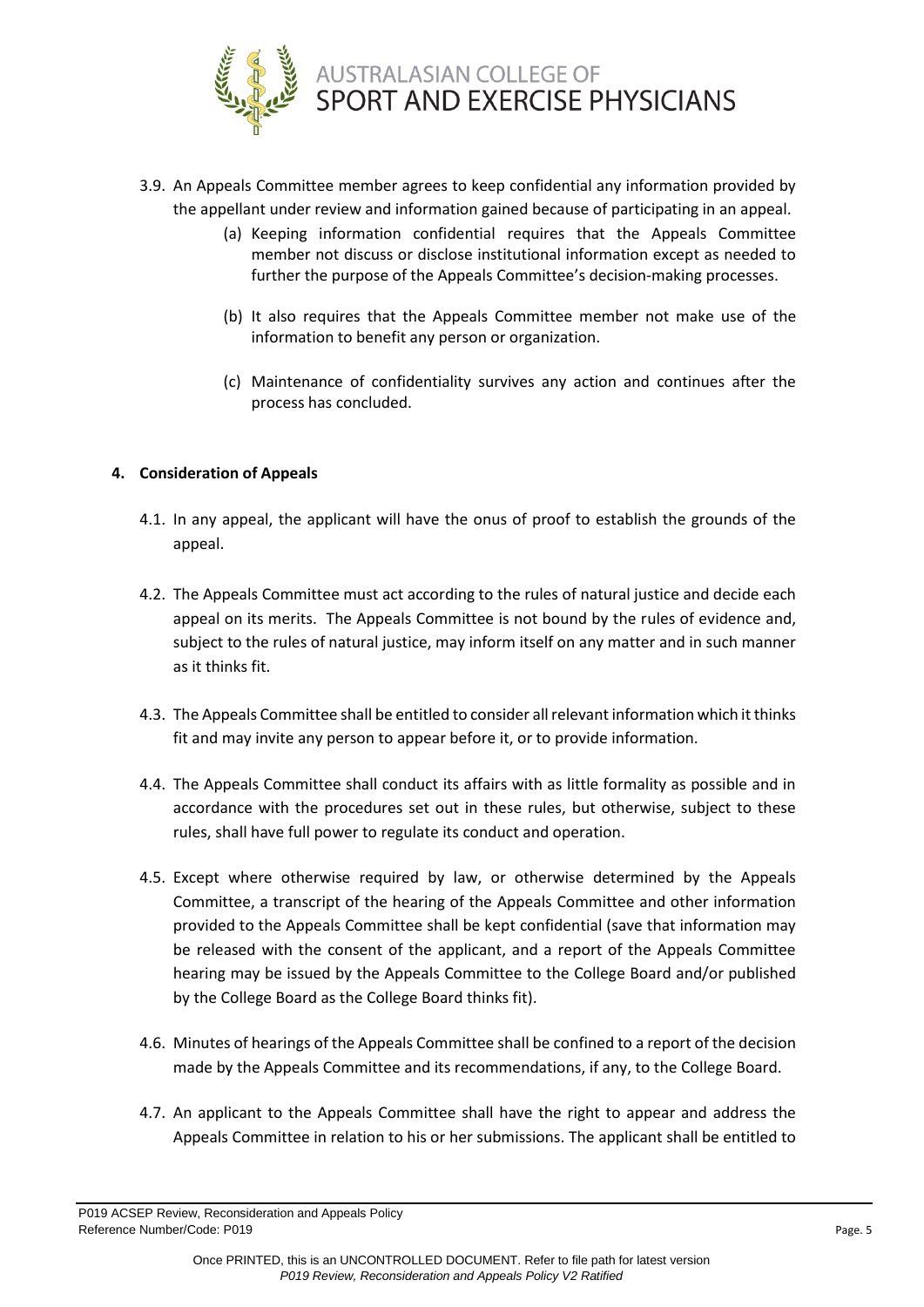

have a legal representative as an observer before the Appeals Committee, who may, on with the prior consent of the Appeals Committee, act as an advocate.

- 4.8. The applicant may be assisted by a personal advocate colleague or mentor in those cases where the Appeals Committee considers than an applicant could not or would be disadvantaged in his or her appeal if required to present in person.
- 4.9. The Chief Executive Officer may delegate his or her powers and duties in respect of any appeal to such person as he or she determines.
- 4.10. The Appeals Committee will not, except in exceptional circumstances, consider a matter de novo.

# <span id="page-5-0"></span>**5. Appeals Committee Hearing Process and Timeline (For Guidance Only)**

- 5.1. Before convening an Appeals Committee, the applicant shall pay a fee as listed on the ACSEP Website [\(https://www.acsep.org.au/page/resources/fees/\)](https://www.acsep.org.au/page/resources/fees/) or such amount as the College Board determines from time to time. One half of the fee is non–refundable, to cover the direct administrative costs of the appeal. If the applicant is successful, up to half of the fee, or such part of the fee as the Appeals Committee determines, will be refunded.
- 5.2. The College shall endeavour to convene the Appeals Committee within 3 months of the lodging of an appeal and hear the appeal as soon as practicable.
- 5.3. At least 45 days prior to the convening of the Appeals Committee hearing, the Chief Executive Officer will advise the applicant in writing of:
	- (a) The date, time and place of the hearing
	- (b) The right of the applicant to appear before the Appeals Committee and to seek leave to have legal representation, in accordance with these rules
- 5.4. An applicant will be asked to lodge a written submission to the Appeals Committee at least 30 days before an appeal hearing. Subject to these rules, the Appeals Committee may receive written or oral submissions at any time during a hearing, at its discretion.
- 5.5. Prior to the hearing of the Appeal:
	- (a) at least 8 weeks prior to the hearing, the College will provide the applicant with copies of documents and records of the College relevant to the Appeal.
	- (b) at least 4 weeks prior to the hearing, the applicant will provide the College with written submissions and copies of any other documents and records upon which the applicant wishes to reply.

P019 ACSEP Review, Reconsideration and Appeals Policy Reference Number/Code: P019 Page. 6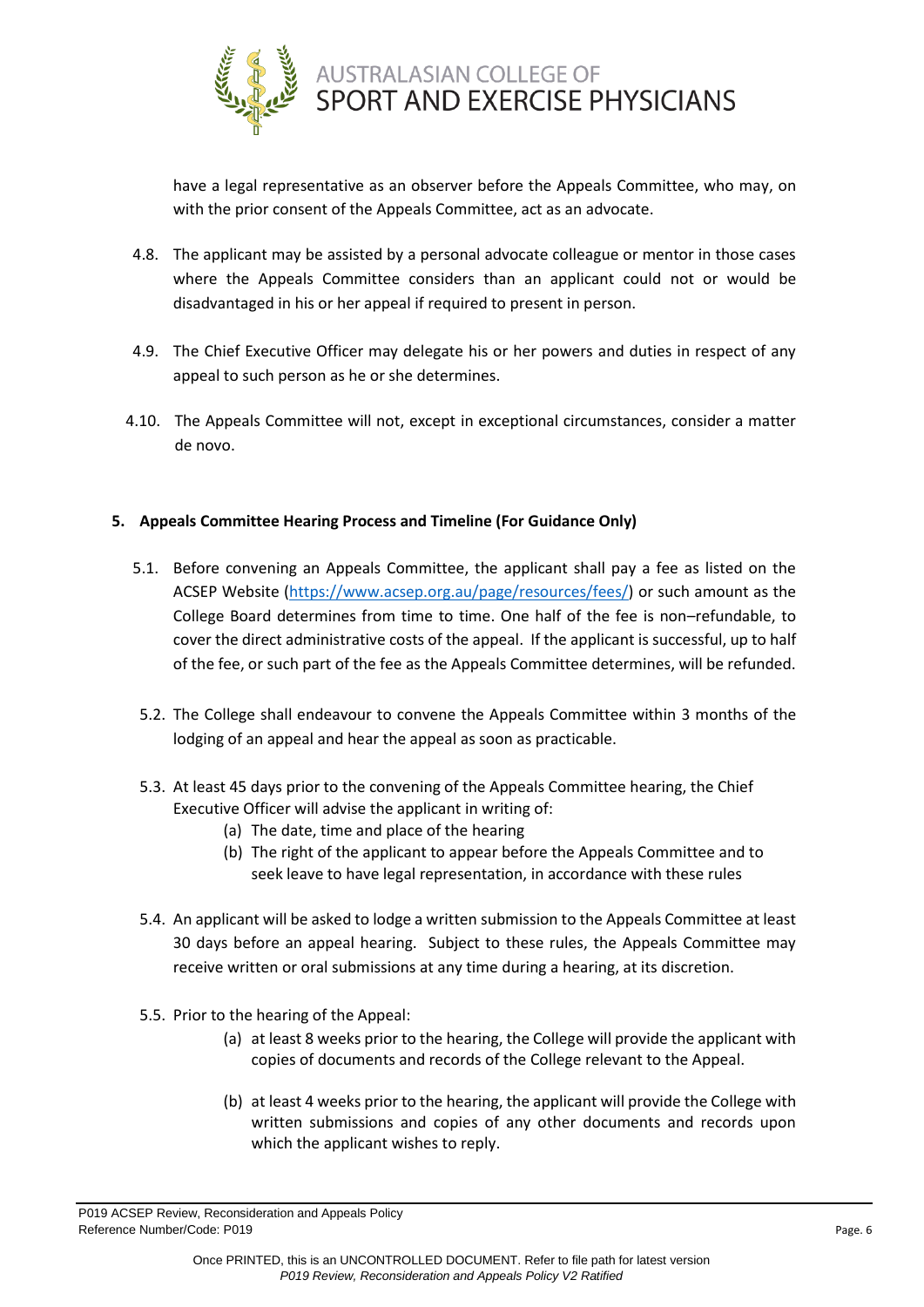

- (c) at least 3 weeks prior to the hearing, the Board or committee (or other decision maker) whose decision is the subject of the appeal, will provide the College and the applicant with any written submissions in reply.
- (d) at least 1 week prior to the hearing, the applicant will provide any further or final submissions in reply.
- 5.6. Time of and During the hearing of the Appeal
	- (a) The Appeals Committee may meet alone for up to one hour at the commencement of each meeting to review the matter before it.
	- (b) The applicant and other parties attending to provide information to the Committee will be admitted together.
	- (c) Any legal or other adviser permitted to be present will direct questions only to the Chairman and shall conduct himself or herself in accordance with directions from the Chairman.
	- (d) The College Solicitor attends to provide legal advice to the Committee but is not a member of the Appeals Committee.
	- (e) The Chief Executive Officer of the College attends as Secretary to the Appeals Committee and to provide advice on the aspects of College policy, practice and procedures but is not a member of the Appeals Committee.
	- (f) The Appeals Committee may request, or permit, other parties to appear before it strictly in the role of providing information to the Committee.
	- (g) The Chairman will invite the applicant to present his or her submission and may at any time direct the applicant to any point of that submission or invite questions on any point of that submission and may request the applicant to bring his or her submission to a close if the presentation is too protracted.
	- (h) The Chairman will then invite members of the Appeals Committee to seek clarification from the applicant of any matters raised.
	- (i) The Chairman will then invite any person attending to provide information to the Committee to comment on the submission of the applicant.
	- (j) The Appeals Committee may direct questions to any person attending to provide information to the Appeals Committee.
	- (k) The applicant will be asked to respond or make submissions in relation to material presented by other parties or participants.

P019 ACSEP Review, Reconsideration and Appeals Policy Reference Number/Code: P019 Page. 7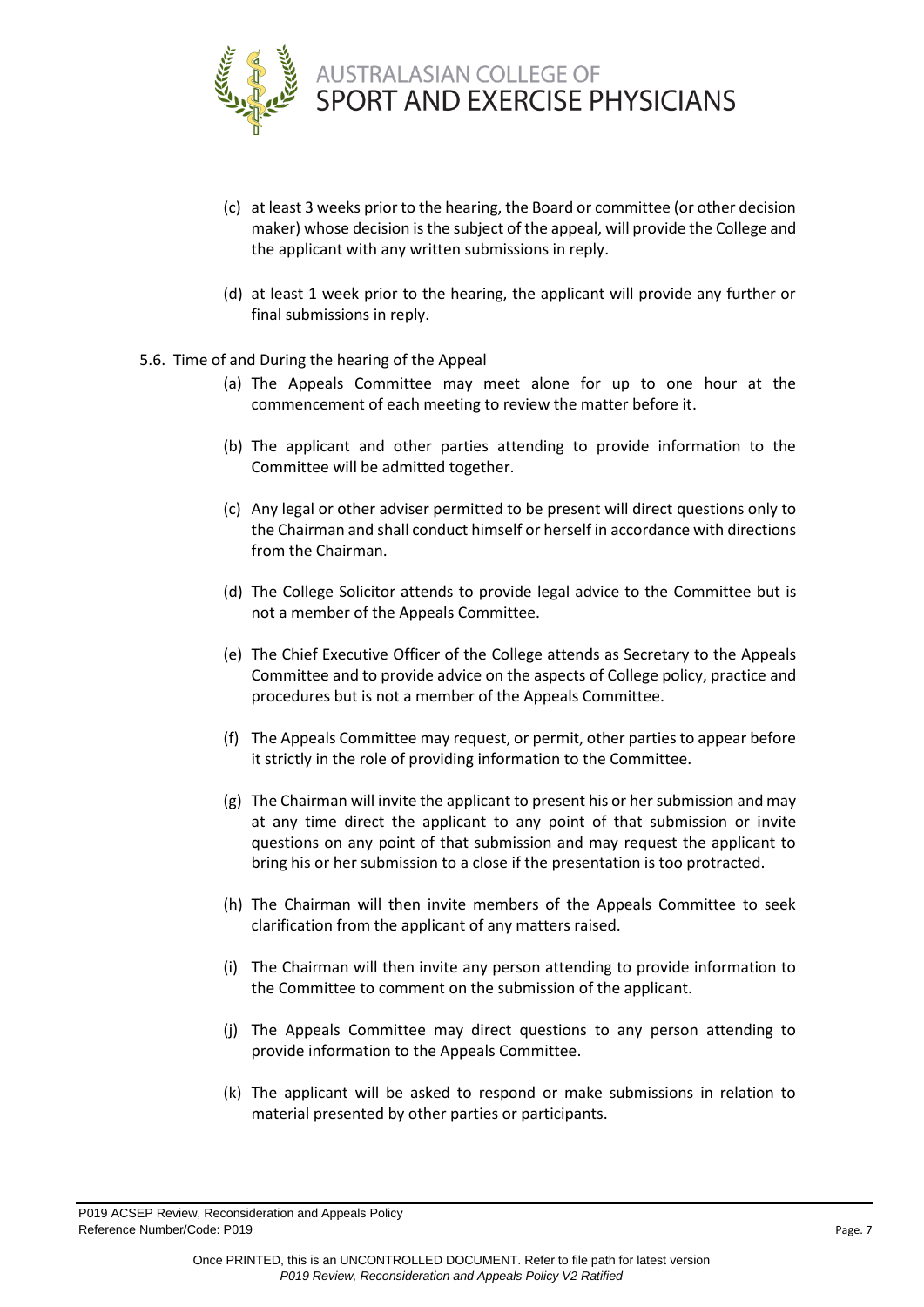

- (l) The Appeals Committee will then adjourn, and the parties participating in the appeal will remain available to clarify any further matters following the adjournment of the Appeals Committee.
- (m) Any or all persons, including members of the Appeals Committee, may participate telephonically or electronically as the Chairman permits.
- (n) The parties involved in the appeal will, if the Appeals Committee requires such further clarification, re-join the meeting and provide the clarification sought.
- (o) The applicant will be asked if he or she has any further submissions or wishes to make any further comments or responses before the formal proceedings are closed.
- (p) The applicant may be given an opportunity to make any further written submissions necessary within a short period of time following the close of the meeting.
- (q) The Chairman will thank all parties for their attendance and dismiss them.
- 5.7. The Appeals Committee will reach a determination which will be conveyed to the participant's subsequently in writing by the Chief Executive and shall endeavour to issue the determination within 21 working days of the hearing.
- 5.8. The Chief Executive Officer has the right to waive the application fee in appropriate circumstances.
- 5.9. The Appeals Committee shall use these procedures for guidance only and may vary these procedures and conduct its processes in such manner as it may, in each case, determine.

# **6. Decisions of the Appeals Committee**

- 6.1. An Appeals Committee may, upon considering all submissions:
	- (a) Confirm the decision which is the subject of the appeal
	- (b) Revoke the decision which is the subject of the appeal
	- (c) Revoke the decision and refer the decision to the relevant Board or Committee for further consideration (upon such terms or conditions of the Appeals Committee may determine)
	- (d) Revoke the decision and make the recommendations to the College Board on an alternative decision (save that the Appeals Committee may not exercise the power of appointment or selection of trainees to the College Training Program)

P019 ACSEP Review, Reconsideration and Appeals Policy Reference Number/Code: P019 Page. 8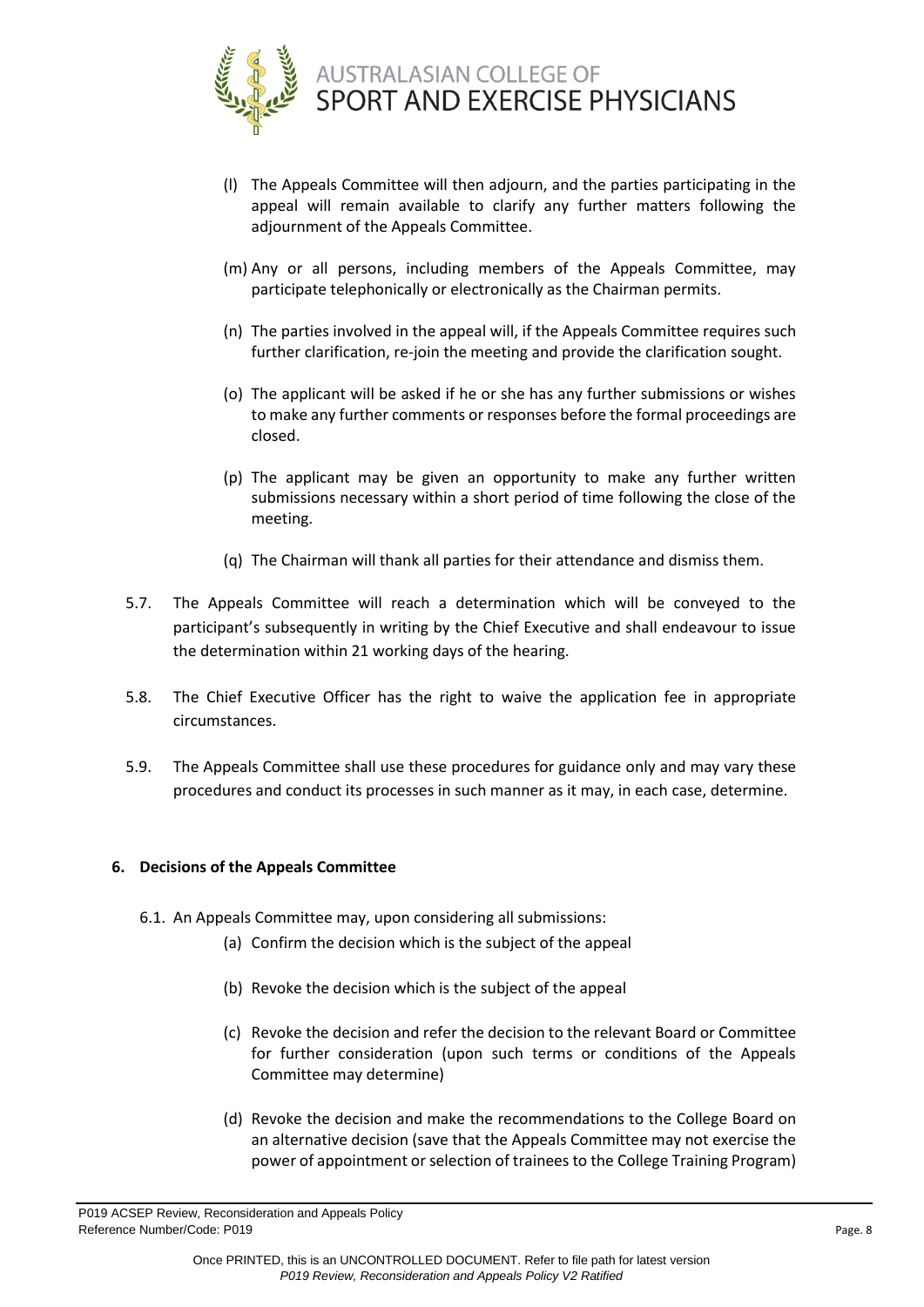

- (e) Recommend to the College Board whether part or all the costs associated with the Appeals Committee should be waived
- 6.2. The Appeals Committee will endeavour to issue a written decision, with reasons for the decision, within 21 working days of the appeal hearing or within 21 working days of receiving written submissions after the appeal, whichever is later.
- 6.3. The Appeals Committee may not appoint a person (who has applied for selection unsuccessfully) to the College Training Program but shall refer any such decision to appoint the person to the appropriate Board or other appropriate committee or body.

## <span id="page-8-0"></span>**7. Annual Reporting**

The College shall publish annually a report on the activities of the Appeals Committee including the number of appeals lodged and the results of appeals.

## <span id="page-8-1"></span>**8. Complaints Process**

- 8.1. It is ACSEP policy that any adverse feedback (written or verbal) from membership or external personnel about college policy or procedures will be investigated thoroughly as per the most current version of the P002 ACSEP Grievance Policy and Procedure.
- 8.2. ACSEP will take appropriate action against any persons behaving in a way that falls within the range of unacceptable behaviour as outlined within the College's various policies on Code of Ethics and Professional Behaviour, Harassment, Bullying and Discrimination, Cultural Diversity and Ethics. This may include disciplinary action under the ACSEP rules and constitution.
- 8.3. All parties involved will be notified either in writing or verbally of the outcome from the ACSEP National Office and for severe breaches, incidents may be referred to ACSEP Legal Counsel and Fair Work Australia.

## <span id="page-8-2"></span>**9. Reporting**

No additional reporting outside of this policy is required.

## <span id="page-8-3"></span>**10. Records Management**

Staff must maintain all records relevant to administering this policy in a recognised ACSEP record keeping system. Records in relation to registrar placements will be managed and maintained at ACSEP in accordance to the P012 ACSEP Records Management Policy and associated Procedures.

P019 ACSEP Review, Reconsideration and Appeals Policy Reference Number/Code: P019 Page. 9